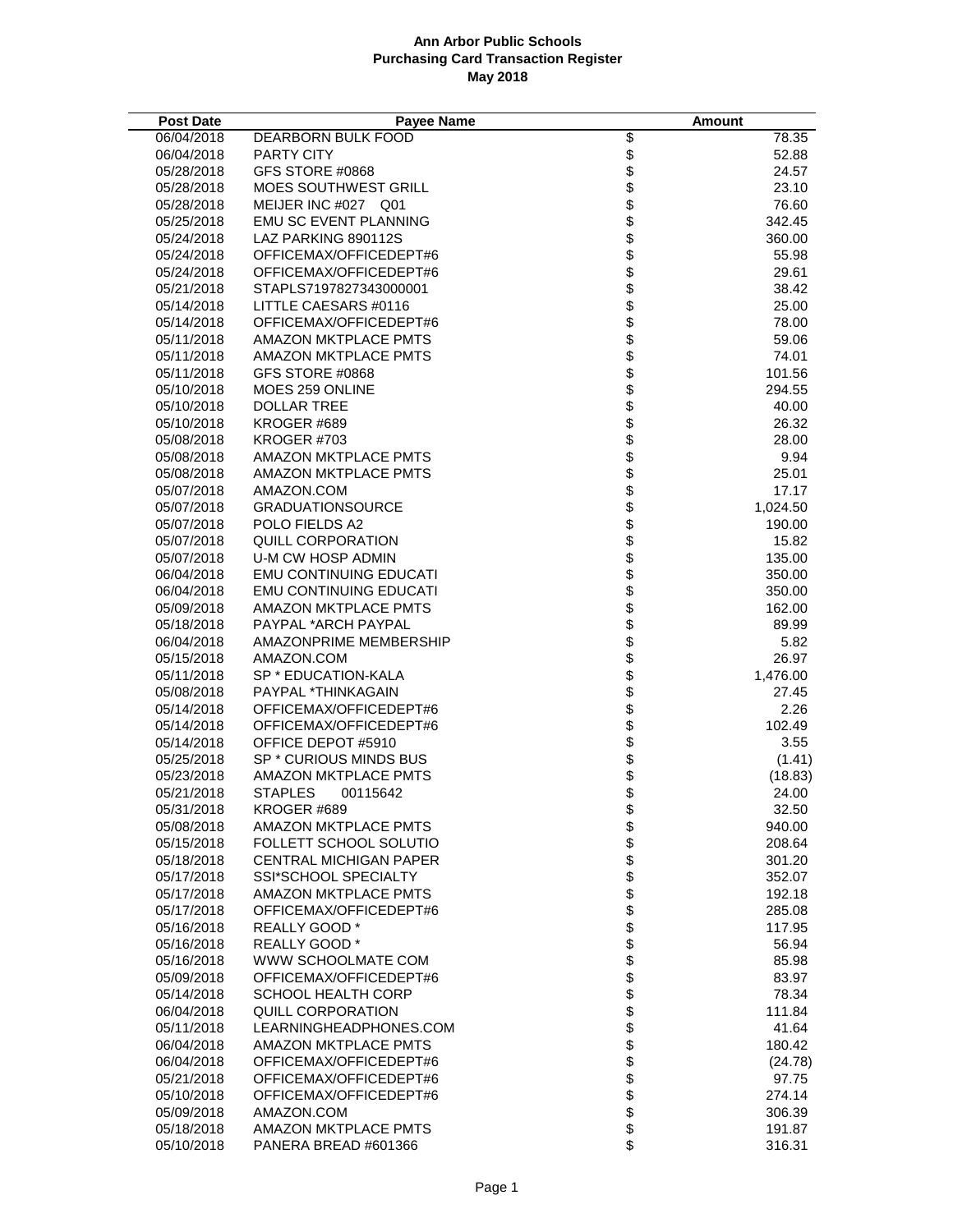| <b>Post Date</b> | Payee Name                    | Amount      |
|------------------|-------------------------------|-------------|
| 05/21/2018       | OFFICEMAX/OFFICEDEPT#6        | 23.99       |
| 05/15/2018       | OFFICEMAX/OFFICEDEPT#6        | 22.60       |
| 05/14/2018       | OFFICEMAX/OFFICEDEPT#6        | 206.99      |
| 05/14/2018       | OFFICEMAX/OFFICEDEPT#6        | 2.69        |
| 05/14/2018       | OFFICEMAX/OFFICEDEPT#6        | 11.67       |
| 05/14/2018       | <b>ROVIN CERAMICS</b>         | 593.00      |
| 05/08/2018       | AMAZON MKTPLACE PMTS          | 11.98       |
| 05/08/2018       | AMAZON MKTPLACE PMTS          | 10.98       |
| 05/15/2018       | SSI*EPSCC                     | 169.01      |
| 05/14/2018       | <b>XTREME PLAY N GO</b>       | 251.30      |
| 05/14/2018       | CITY OF ANN ARBOR PARK        | 55.00       |
| 05/23/2018       | AMAZON.COM                    | 415.93      |
| 05/23/2018       | AMAZON.COM                    | 56.16       |
| 05/18/2018       | AMAZON MKTPLACE PMTS          | 10.87       |
| 05/17/2018       | AMAZON MKTPLACE PMTS          | 203.60      |
| 05/17/2018       | <b>AMAZON MKTPLACE PMTS</b>   | 51.72       |
| 05/17/2018       | AMAZON MKTPLACE PMTS          | 51.99       |
| 05/17/2018       | AMAZON MKTPLACE PMTS          | 513.99      |
| 05/28/2018       | MHE*MCGRAW-HILL ECOMM         | 225.00      |
| 05/08/2018       | ADVANCE EDUCATION, INC        | 900.00      |
| 05/28/2018       | <b>AMAZON MKTPLACE PMTS</b>   | 96.40       |
| 05/25/2018       | <b>AMAZON MKTPLACE PMTS</b>   | 67.24       |
| 05/17/2018       | QUILL CORPORATION             | 23.61       |
| 05/14/2018       | <b>QUILL CORPORATION</b>      | 54.06       |
| 05/18/2018       | TARGET.COM *                  | 449.99      |
| 05/22/2018       | <b>AMAZON MKTPLACE PMTS</b>   | 34.95       |
| 05/15/2018       | OREILLY AUTO #3329            | 129.99      |
| 05/15/2018       | B&H PHOTO 800-606-696         | 371.45      |
| 05/10/2018       | TEACHERSPAYTEACHERS.CO        | 90.00       |
| 05/28/2018       | AMAZON.COM                    | 93.32       |
| 05/25/2018       | AMAZON MKTPLACE PMTS          | 11.59       |
| 05/09/2018       | STAPLS7197179427000002        | 65.62       |
| 05/18/2018       | AMAZON MKTPLACE PMTS          | 97.76       |
| 05/17/2018       | <b>AMAZON MKTPLACE PMTS</b>   | 351.59      |
| 05/14/2018       | <b>QUILL CORPORATION</b>      | 143.85      |
| 05/17/2018       | PANERA BREAD #600874          | 121.04      |
| 05/11/2018       | PANERA BREAD #600874          | 195.28      |
| 05/16/2018       | LAKESHORE LEARNING MAT        | 148.19      |
| 05/16/2018       | OFFICEMAX/OFFICEDEPT#6        | 383.61      |
| 05/15/2018       | MEIJER INC #64 Q01            | 52.11       |
| 05/09/2018       | AMAZON MKTPLACE PMTS          | \$<br>68.44 |
| 05/07/2018       | <b>AMAZON MKTPLACE PMTS</b>   | 117.76      |
| 05/07/2018       | <b>AMAZON MKTPLACE PMTS</b>   | 265.65      |
| 05/07/2018       | AMAZON MKTPLACE PMTS          | 28.24       |
| 05/07/2018       | <b>AMAZON MKTPLACE PMTS</b>   | 21.54       |
| 05/15/2018       | SUPER DUPER PUBLICATIO        | 96.85       |
| 05/31/2018       | 4IMPRINT                      | 507.28      |
| 05/15/2018       | <b>GAYLORD TEXAN FRONT DE</b> | 1,491.60    |
| 05/15/2018       | <b>GAYLORD TEXAN FRONT DE</b> | 1,491.60    |
| 05/08/2018       | AMAZON MKTPLACE PMTS          | 118.88      |
| 05/31/2018       | 4IMPRINT                      | 300.00      |
| 05/11/2018       | <b>BUSCH'S #1048</b>          | 21.76       |
| 06/01/2018       | CVS/PHARMACY #08088           | 12.57       |
| 06/01/2018       | KROGER #688                   | 43.09       |
| 05/10/2018       | SCHOOL HEALTH CORP            | 77.58       |
| 05/18/2018       | SAMSCLUB.COM                  | 56.41       |
| 05/17/2018       | AMAZON MKTPLACE PMTS          | 4.64        |
| 05/16/2018       | <b>AMAZON MKTPLACE PMTS</b>   | 40.83       |
| 05/31/2018       | 4IMPRINT                      | 207.28      |
| 05/14/2018       | AMAZON MKTPLACE PMTS          | 189.74      |
| 05/24/2018       | INT*IN *GEORGETOWN COU        | 100.00      |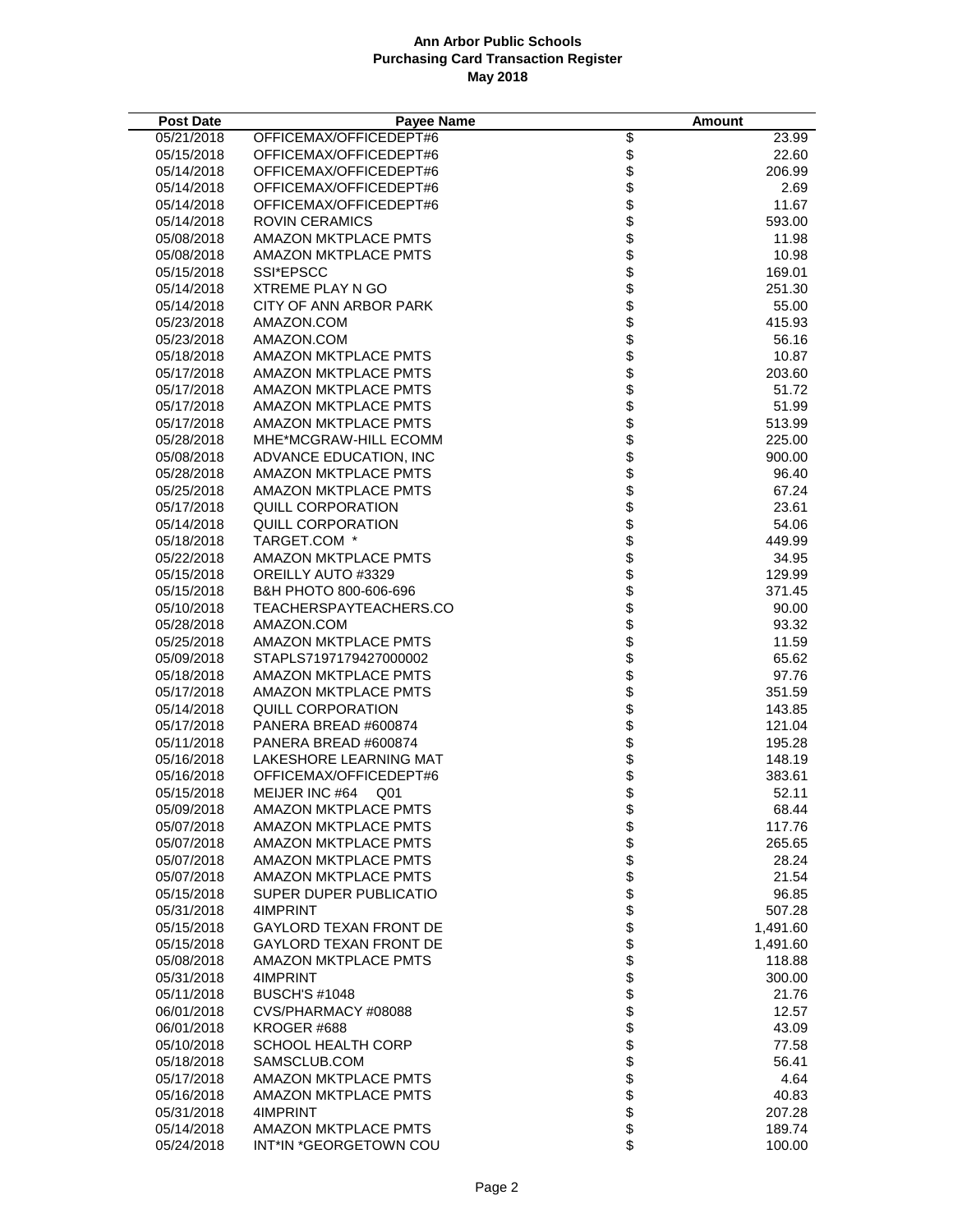| <b>Post Date</b>         | Payee Name                                              |                      | Amount          |
|--------------------------|---------------------------------------------------------|----------------------|-----------------|
| 05/30/2018               | MOTT CHILDRENS HEAL                                     |                      | 50.00           |
| 05/30/2018               | <b>MOTT CHILDRENS HEAL</b>                              |                      | 50.00           |
| 05/30/2018               | <b>MOTT CHILDRENS HEAL</b>                              |                      | 50.00           |
| 05/30/2018               | MOTT CHILDRENS HEAL                                     |                      | 50.00           |
| 05/24/2018               | <b>MARRIOTT CHICAGO NAPER</b>                           |                      | 369.07          |
| 05/24/2018               | <b>MARRIOTT CHICAGO NAPER</b>                           |                      | 369.07          |
| 05/24/2018               | <b>MARRIOTT CHICAGO NAPER</b>                           |                      | 369.07          |
| 05/24/2018               | <b>MARRIOTT CHICAGO NAPER</b>                           |                      | 369.07          |
| 05/18/2018               | OAKLAND SCHOOLS-RC INT                                  | <b>888888888</b>     | 15.00           |
| 05/18/2018               | OAKLAND SCHOOLS-RC INT                                  |                      | 35.00           |
| 05/18/2018               | LA QUINTA INN & SUITES                                  | \$\$\$\$\$           | (178.00)        |
| 05/14/2018               | <b>COUNTRY INN &amp; SUITES L</b>                       |                      | 100.80          |
| 05/23/2018               | UK HDI ONLINE LEAR                                      |                      | 120.00          |
| 05/17/2018               | UK HDI ONLINE LEAR                                      |                      | 90.00           |
| 05/17/2018               | UK HDI ONLINE LEAR                                      |                      | 90.00           |
| 05/17/2018               | UK HDI ONLINE LEAR                                      |                      | 90.00           |
| 05/17/2018               | UK HDI ONLINE LEAR                                      |                      | 90.00           |
| 05/17/2018               | UK HDI ONLINE LEAR                                      |                      | 30.00           |
| 05/07/2018               | WASHTENAWCHILDREN.ORG                                   | \$\$\$\$\$           | 30.00           |
| 05/23/2018               | *SQ *MASSP<br>SQ.                                       |                      | 319.00          |
| 05/14/2018               | SHERATON SAN DIEGO MAR                                  |                      | 29.30           |
| 05/14/2018               | U S PARK                                                |                      | 44.00           |
| 05/14/2018               | <b>COURTYARD BY MARRIOTT</b>                            |                      | 288.08          |
| 05/14/2018               | LYFT *RIDE FRI 6PM                                      | \$\$\$\$\$           | 8.88            |
| 05/14/2018               | LYFT *RIDE FRI 5PM                                      |                      | 10.50           |
| 05/14/2018               | TIN ROOF SAN DIEGO                                      |                      | 17.55           |
| 05/14/2018               | LYFT *RIDE THU 9PM                                      |                      | 10.05           |
| 05/14/2018<br>05/14/2018 | LYFT *RIDE THU 5PM<br><b>MASTERS KITCHEN &amp; COCK</b> | \$\$\$\$\$           | 10.91<br>20.58  |
| 05/14/2018               | <b>HELLO BETTY @ SPRINGHI</b>                           |                      | 30.05           |
| 05/11/2018               | *SQ *MASSP<br>SQ                                        |                      | 318.00          |
| 05/11/2018               | SQ<br>*SQ *MASSP                                        | \$\$\$\$\$           | 159.00          |
| 05/11/2018               | LYFT *RIDE WED 8PM                                      |                      | 11.21           |
| 05/11/2018               | LYFT *RIDE WED 6PM                                      |                      | 11.55           |
| 06/04/2018               | OMNI SAN DIEGO FRONT D                                  |                      | 651.54          |
| 06/04/2018               | OMNI SAN DIEGO FRONT D                                  |                      | 651.54          |
| 06/04/2018               | OMNI SAN DIEGO FRONT D                                  | \$\$\$\$\$           | 651.54          |
| 06/04/2018               | OMNI SAN DIEGO FRONT D                                  |                      | 651.54          |
| 06/04/2018               | OMNI SAN DIEGO FRONT D                                  |                      | 651.54          |
| 06/04/2018               | <b>DELTA</b><br>00623276864221                          |                      | 464.40          |
| 06/04/2018               | DELTA 00623275378434                                    | \$                   | 404.40          |
| 06/04/2018               | <b>DELTA</b><br>00623276073626                          |                      | 404.40          |
| 06/04/2018               | <b>DELTA</b><br>00623279339830                          | \$\$\$               | 464.40          |
| 06/04/2018               | OMNI SAN DIEGO FRONT D                                  |                      | 651.54          |
| 05/25/2018               | DELTA<br>00623265288601                                 |                      | 399.40          |
| 05/21/2018               | <b>DELTA</b><br>00621964086752                          | \$\$\$\$\$           | 466.40          |
| 05/08/2018               | STEMIE INVENTION CONV.                                  |                      | 350.00          |
| 05/10/2018               | <b>INCLUSIVE TECHNOLOGY L</b>                           |                      | 175.00          |
| 05/14/2018               | THE MASTER TEACHER                                      |                      | 140.70          |
| 05/11/2018               | THE MASTER TEACHER                                      |                      | 3,697.82        |
| 05/16/2018               | MICHAELS.COM                                            |                      | 63.56           |
| 05/14/2018               | <b>AMAZON MKTPLACE PMTS</b>                             | \$\$\$\$\$\$\$\$\$\$ | 128.85          |
| 05/14/2018               | <b>AMAZON MKTPLACE PMTS</b>                             |                      | 151.48          |
| 05/10/2018               | <b>AMAZON MKTPLACE PMTS</b>                             |                      | 30.90           |
| 05/17/2018               | AMAZON.COM                                              |                      | 384.64          |
| 05/16/2018<br>05/08/2018 | AMAZON MKTPLACE PMTS                                    |                      | 203.00<br>87.91 |
| 05/14/2018               | PRINTRBOT, INC.<br>AMAZON MKTPLACE PMTS                 |                      | 39.98           |
| 05/09/2018               | AMAZON MKTPLACE PMTS                                    |                      | 149.95          |
| 05/08/2018               | AMAZON MKTPLACE PMTS                                    |                      | 15.27           |
| 05/08/2018               | <b>AMAZON MKTPLACE PMTS</b>                             | \$<br>\$             | 14.76           |
|                          |                                                         |                      |                 |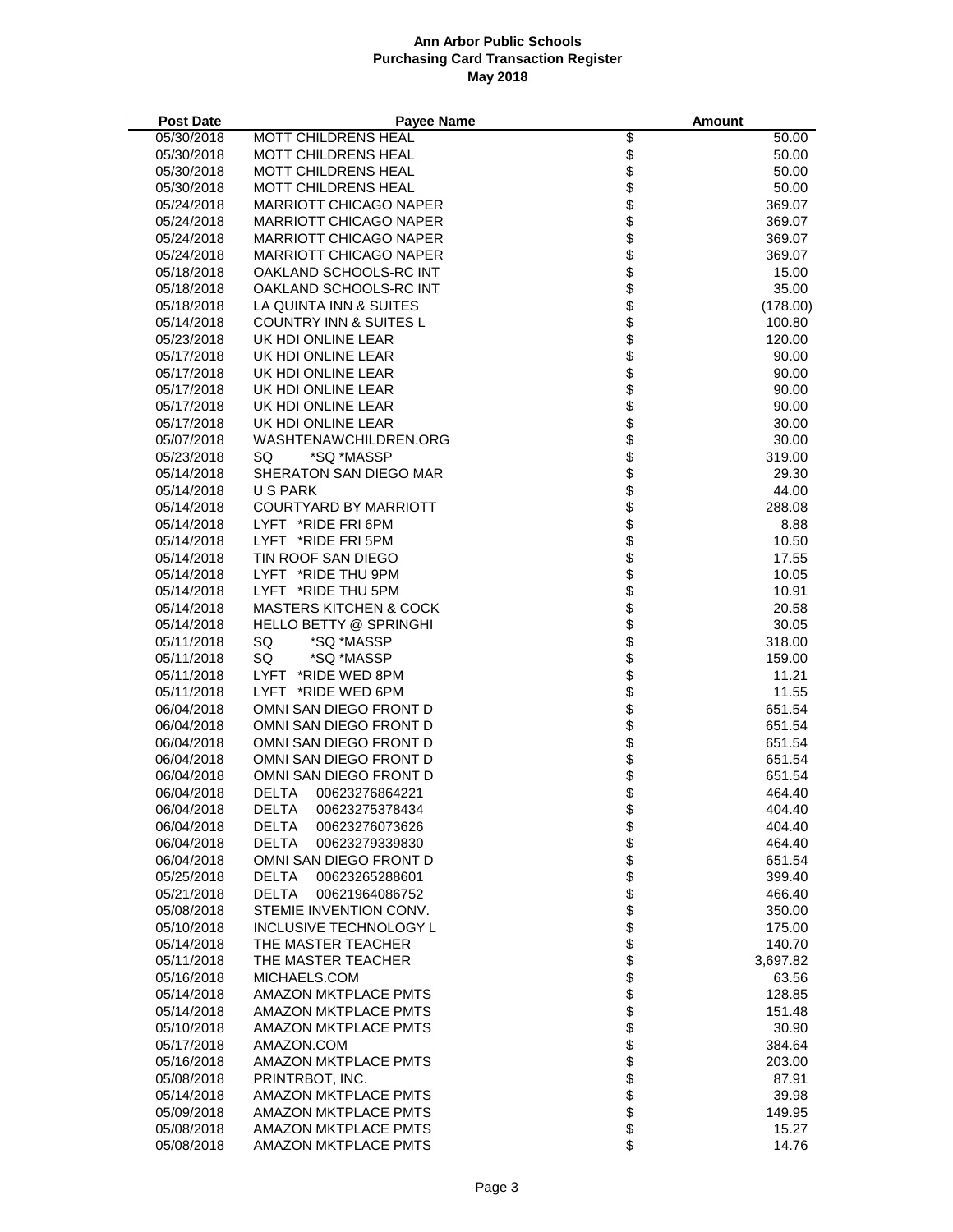| <b>Post Date</b> | <b>Payee Name</b>             |                                                | <b>Amount</b> |
|------------------|-------------------------------|------------------------------------------------|---------------|
| 05/08/2018       | <b>AMAZON MKTPLACE PMTS</b>   |                                                | 66.64         |
| 05/08/2018       | <b>AMAZON MKTPLACE PMTS</b>   |                                                | 14.39         |
| 05/31/2018       | DOMINO'S 1109                 |                                                | 49.96         |
| 05/30/2018       | KROGER #670                   |                                                | 19.14         |
| 05/08/2018       | JIMMY JOHNS # 90016 M         |                                                | 70.89         |
| 05/25/2018       | PANERA BREAD #600874          |                                                | 76.61         |
| 05/25/2018       | PANERA BREAD #600876          |                                                | 80.79         |
| 05/07/2018       | AMAZON MKTPLACE PMTS          |                                                | 69.64         |
| 05/07/2018       | AMAZON.COM                    |                                                | 44.97         |
| 05/07/2018       | OFFICEMAX/OFFICEDEPT#6        |                                                | 108.64        |
| 05/07/2018       | ASSOC SUPERV AND CURR         |                                                | 106.84        |
| 05/30/2018       | <b>PAYPAL *LEARNSUREIN</b>    |                                                | 309.00        |
| 05/24/2018       | AMAZON.COM                    |                                                | 2,044.80      |
| 05/21/2018       | SP * IB SOURCE INC.           |                                                | 38.73         |
| 05/15/2018       | USPS PO 2588050907            |                                                | 8.75          |
| 05/14/2018       | USPS PO 2588050907            |                                                | 8.75          |
| 05/09/2018       | USPS PO 2502820113            |                                                | 17.14         |
| 05/07/2018       | USPS PO 2588050907            |                                                | 8.75          |
| 06/04/2018       | MEIJER INC #64 Q01            |                                                | 24.99         |
| 05/25/2018       | OFFICEMAX/OFFICEDEPT#6        |                                                | 999.98        |
| 05/14/2018       | AMAZON.COM                    |                                                | 39.48         |
| 05/16/2018       | <b>AMAZON MKTPLACE PMTS</b>   |                                                | 334.73        |
| 05/15/2018       | AMAZON.COM                    |                                                | 102.25        |
| 05/15/2018       | AMAZON.COM                    |                                                | 179.14        |
| 05/15/2018       | <b>AMAZON MKTPLACE PMTS</b>   |                                                | 10.63         |
| 05/15/2018       | AMAZON MKTPLACE PMTS          |                                                | 213.75        |
| 05/09/2018       | AMAZON MKTPLACE PMTS          |                                                | 33.98         |
| 05/08/2018       | AMAZON MKTPLACE PMTS          |                                                | 14.18         |
| 05/31/2018       | AMAZON MKTPLACE PMTS          |                                                | 315.59        |
| 06/04/2018       | <b>WESTIN (WESTIN HOTELS)</b> |                                                | 300.48        |
| 06/04/2018       | PHILA SHERATON UNIV CI        |                                                | 266.80        |
| 06/04/2018       | LOLITA RESTAURANT INC         |                                                | 25.00         |
| 06/04/2018       | TAXI SVC LONG ISLAND C        |                                                | 35.10         |
| 06/04/2018       | TAXI SVC LONG ISLAND C        |                                                | 35.10         |
| 06/04/2018       | TAXI SVC LONG ISLAND C        |                                                | 24.78         |
| 06/01/2018       | TAXI SVC LONG ISLAND C        |                                                | 37.38         |
| 05/30/2018       | MICHIGAN FLYER LLC            |                                                | 12.00         |
| 05/10/2018       | <b>WESTIN (WESTIN HOTELS)</b> |                                                | 278.12        |
| 06/01/2018       | DOLLAR BILL COPYING           |                                                | 157.11        |
| 05/24/2018       | <b>STAPLES</b><br>00115642    |                                                | 44.27         |
| 05/07/2018       | VISTAPR*VISTAPRINT.COM        | \$                                             | 48.09         |
| 05/24/2018       | <b>BULLDOG RECORDS MANAGE</b> |                                                | 3,192.15      |
| 05/18/2018       | UM INTERNATIONAL INST         |                                                | 50.00         |
| 06/04/2018       | DOLLAR BILL COPYING           |                                                | 25.28         |
| 06/04/2018       | VISTAPR*VISTAPRINT.COM        |                                                | 42.39         |
| 06/01/2018       | TARGET<br>00006346            |                                                | 33.00         |
| 05/22/2018       | CANVA 01966-3092957           |                                                | 30.00         |
| 05/21/2018       | CANVA 01963-3114362           |                                                | 3.00          |
| 05/15/2018       | CANVA FOR WORK MONTHLY        |                                                | 12.95         |
| 05/14/2018       | PIKTOCHARTCO*435HPE1GQ        |                                                | 29.00         |
| 05/28/2018       | SHERATON ANN ARBOR HOT        |                                                | 2,023.48      |
| 05/17/2018       | KROGER #688                   |                                                | 20.16         |
| 05/11/2018       | <b>PAPER DIRECT</b>           | ୫୫୫ ୫୫ ୫୫ ୫୫ ୫୫ <del>୫୫ ୫୫ ୫୫ ୫୫ ୫୫ ୫୫ ୫</del> | 339.46        |
| 05/10/2018       | SHERATON ANN ARBOR HOT        |                                                | 1,250.00      |
| 05/07/2018       | <b>HILTON GARDEN INN ALEX</b> |                                                | 389.02        |
| 05/21/2018       | JIMMY JOHNS # 90016 M         |                                                | 22.33         |
| 05/28/2018       | PANERA BREAD #600874          |                                                | 71.95         |
| 05/25/2018       | PIZZA HOUSE - ANN ARBO        |                                                | 52.46         |
| 05/24/2018       | PANERA BREAD #600874          |                                                | 42.46         |
| 05/15/2018       | PANERA BREAD #600874          |                                                | 71.52         |
| 05/07/2018       | PIZZA HOUSE - ANN ARBO        |                                                | 58.25         |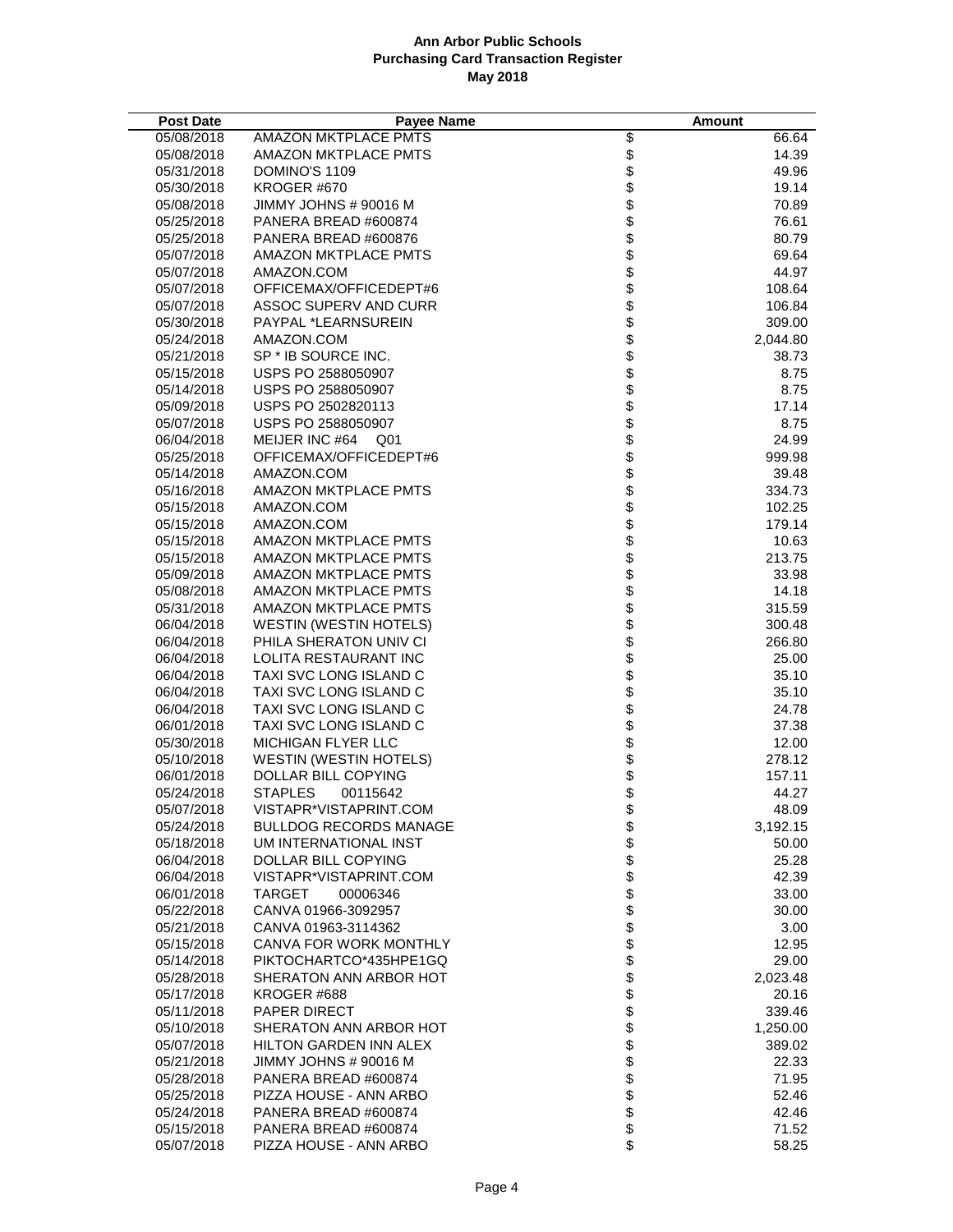| <b>Post Date</b> | <b>Payee Name</b>             |                          | Amount   |
|------------------|-------------------------------|--------------------------|----------|
| 05/14/2018       | DOLLAR BILL COPYING           |                          | 635.82   |
| 05/25/2018       | <b>BULLDOG RECORDS MANAGE</b> |                          | 118.05   |
| 05/18/2018       | USPS PO 2502800106            |                          | 50.00    |
| 05/22/2018       | USPS PO 2502820113            |                          | 5.25     |
| 05/18/2018       | USPS PO 2502800106            |                          | 7.90     |
| 05/28/2018       | USPS KIOSK 2502809553         |                          | 13.40    |
| 05/17/2018       | USPS PO 2502800106            |                          | 86.50    |
| 05/17/2018       | OFFICEMAX/OFFICEDEPT#6        |                          | 11.00    |
| 05/14/2018       | USPS PO 2502820113            |                          | 150.00   |
| 05/14/2018       | USPS PO 2502800106            |                          | 100.00   |
| 05/24/2018       | USPS PO 2502800106            |                          | 6.70     |
| 05/24/2018       | <b>AMAZON MKTPLACE PMTS</b>   |                          | 95.22    |
| 05/14/2018       | TOSHIBA BUSINESS SOLUT        |                          | 115.00   |
| 06/01/2018       | OFFICEMAX/DEPOT 6048          |                          | 59.94    |
| 05/17/2018       | STAPLS7197179427000001        |                          | 79.98    |
| 05/14/2018       | <b>AMAZON MKTPLACE PMTS</b>   |                          | 35.34    |
| 05/09/2018       | AMAZON MKTPLACE PMTS          |                          | 85.01    |
| 05/09/2018       | <b>AMAZON MKTPLACE PMTS</b>   |                          | 90.08    |
| 05/09/2018       | <b>IDEA EXPRESS 888592424</b> |                          | 427.28   |
| 05/08/2018       | DES MOINES STAMP MFG C        |                          | 151.85   |
| 05/16/2018       | OFFICEMAX/OFFICEDEPT#6        |                          | 276.09   |
| 05/28/2018       | SCHOOL HEALTH CORP            |                          | 49.91    |
| 05/25/2018       | QUILL CORPORATION             |                          | 284.90   |
| 05/21/2018       | OFFICEMAX/OFFICEDEPT#6        |                          | 104.71   |
| 05/11/2018       | OFFICEMAX/OFFICEDEPT#6        |                          | 57.98    |
| 05/17/2018       | <b>AMAZON MKTPLACE PMTS</b>   |                          | 29.99    |
| 05/17/2018       | AMAZON MKTPLACE PMTS          |                          | 179.69   |
| 06/01/2018       | OFFICEMAX/DEPOT 6048          |                          | 17.64    |
| 05/30/2018       | RPS ANN ARBOR-METERQ02        |                          | 3.40     |
| 05/07/2018       | RPS ANN ARBOR-METERQ02        |                          | 1.70     |
| 05/11/2018       | RPS ANN ARBOR-METERQ02        |                          | 2.80     |
| 05/23/2018       | <b>GAYLORD PALMS HOTEL FL</b> |                          | 282.62   |
| 05/11/2018       | <b>CITY OF GRAND RAPIDSMI</b> |                          | 12.00    |
| 05/07/2018       | EXPEDIA 7350448034397         |                          | 302.56   |
| 06/04/2018       | FEDEX 781224802630            |                          | 26.20    |
| 05/23/2018       | FEDEX 781066361636            |                          | 29.35    |
| 05/28/2018       | DOLLAR BILL COPYING           |                          | 99.36    |
| 05/14/2018       | REAL SEAFOOD CO. - ANN        |                          | 40.00    |
| 05/31/2018       | AMAZON.COM                    |                          | 54.99    |
| 05/21/2018       | OFFICEMAX/OFFICEDEPT#6        |                          | 19.22    |
| 05/21/2018       | OFFICE DEPOT #1170            | \$                       | 28.99    |
| 05/15/2018       | ALICE TRAINING INSTITU        |                          | 29.90    |
| 05/07/2018       | AMAZON MKTPLACE PMTS          |                          | 218.99   |
| 05/10/2018       | ASBO INTERNATIONAL            |                          | 230.00   |
| 05/07/2018       | <b>HYATT REGENCY DENVER C</b> |                          | 903.32   |
| 05/07/2018       | UBER TRIP RPP5P               |                          | 36.46    |
| 05/07/2018       | <b>DELTA</b><br>0068265406522 |                          | 25.00    |
| 05/07/2018       | <b>AIRLINES PARKING</b>       |                          | 45.00    |
| 05/07/2018       | PANDA-CONCOURSE A Q75         |                          | 11.50    |
| 05/10/2018       | <b>ATT*BILL PAYMENT</b>       |                          | 190.37   |
| 05/22/2018       | ARC - MI MADISON HGTS         | \$\$\$\$\$\$\$\$\$\$\$\$ | 150.19   |
| 05/18/2018       | ARC - MI MADISON HGTS         |                          | 73.00    |
| 05/17/2018       | ARC - MI MADISON HGTS         | <b>88888888</b>          | (1.50)   |
| 05/24/2018       | <b>MADISON ELECTRIC COMPA</b> |                          | 198.37   |
| 05/28/2018       | <b>MADISON ELECTRIC COMPA</b> |                          | 62.48    |
| 05/22/2018       | <b>MADISON ELECTRIC COMPA</b> |                          | 30.20    |
| 05/17/2018       | <b>MADISON ELECTRIC COMPA</b> |                          | 134.55   |
| 05/18/2018       | <b>MADISON ELECTRIC COMPA</b> |                          | 63.11    |
| 05/24/2018       | <b>MADISON ELECTRIC COMPA</b> |                          | 1,224.50 |
| 05/16/2018       | <b>MADISON ELECTRIC COMPA</b> |                          | 133.66   |
| 05/15/2018       | MADISON ELECTRIC COMPA        | \$                       | 273.73   |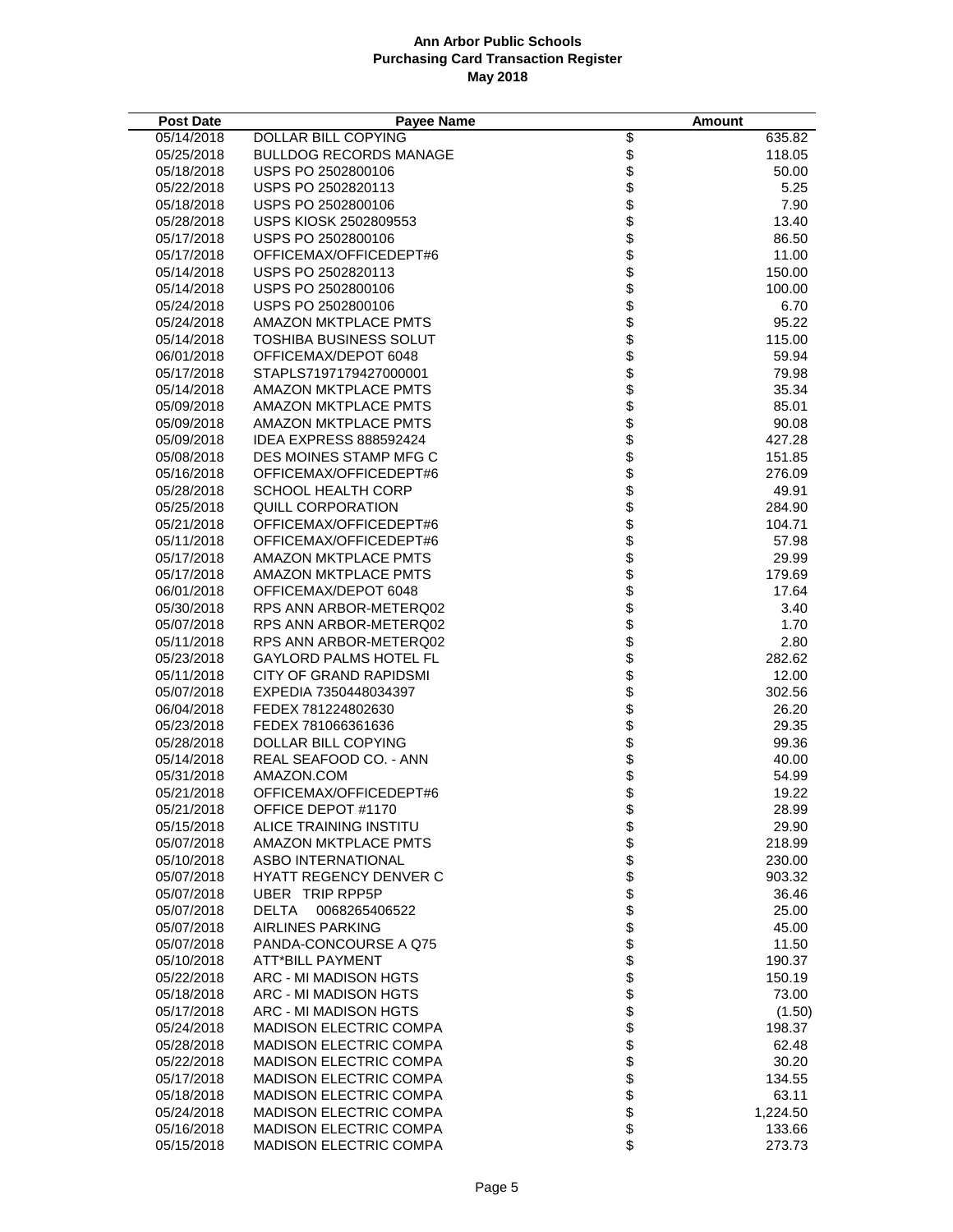| <b>Post Date</b>         | <b>Payee Name</b>                           |                                                | Amount           |
|--------------------------|---------------------------------------------|------------------------------------------------|------------------|
| 06/01/2018               | <b>MADISON ELECTRIC COMPA</b>               |                                                | 43.87            |
| 06/01/2018               | <b>MADISON ELECTRIC COMPA</b>               |                                                | 29.47            |
| 05/11/2018               | <b>MADISON ELECTRIC COMPA</b>               |                                                | 623.60           |
| 05/17/2018               | <b>MADISON ELECTRIC COMPA</b>               |                                                | 47.87            |
| 05/11/2018               | <b>MADISON ELECTRIC COMPA</b>               |                                                | 47.87            |
| 06/01/2018               | <b>MADISON ELECTRIC COMPA</b>               |                                                | 374.00           |
| 05/22/2018               | <b>MADISON ELECTRIC COMPA</b>               |                                                | 9.88             |
| 05/10/2018               | JACKSON SERVICE COMPAN                      |                                                | 742.25           |
| 06/01/2018               | BEHLER YOUNG COMPANY A                      |                                                | 295.15           |
| 05/11/2018               | <b>MADISON ELECTRIC COMPA</b>               |                                                | 429.48           |
| 05/17/2018               | JOHNSTONE SUPPLY AA                         |                                                | 204.30           |
| 05/31/2018               | FASTENAL COMPANY01                          |                                                | 27.96            |
| 05/18/2018               | JOHNSTONE SUPPLY AA                         |                                                | 384.75           |
| 05/24/2018               | BEHLER YOUNG COMPANY A                      |                                                | 164.62           |
| 05/22/2018               | SWEETWATER SOUND                            |                                                | 309.75           |
| 05/21/2018               | FONTANESI AND KANN CO                       |                                                | 265.00           |
| 05/18/2018               | THERMALNETICS, INC.                         |                                                | 410.35           |
| 06/01/2018               | BEHLER YOUNG COMPANY A                      |                                                | 300.00           |
| 06/04/2018               | <b>SS STORAGE - ANN ARBOR</b>               |                                                | 147.00           |
| 06/01/2018               | A-1 RENTAL                                  |                                                | 266.40           |
| 06/04/2018               | THE HOME DEPOT #2721                        |                                                | 81.14            |
| 05/09/2018               | MEIJER INC #64 Q01                          |                                                | 31.49            |
| 06/04/2018               | TRACTOR SUPPLY #1487                        |                                                | 349.97           |
| 05/17/2018               | NATIONAL RECREATION &                       |                                                | 242.17           |
| 05/15/2018               | CADILLAC WIXOM                              |                                                | (18.90)          |
| 05/15/2018               | STADIUM HARDWARE                            |                                                | (10.00)          |
| 05/08/2018               | <b>JH CORPORATION</b>                       |                                                | 458.35           |
| 05/23/2018               | BEHLER YOUNG COMPANY A                      |                                                | 16.80            |
| 06/04/2018               | <b>GRAINGER</b>                             |                                                | 279.96           |
| 05/07/2018               | JOHNSTONE SUPPLY AA                         |                                                | 396.51           |
| 05/23/2018               | BEHLER YOUNG COMPANY A                      |                                                | 98.78            |
| 05/08/2018               | <b>MADISON ELECTRIC COMPA</b>               |                                                | 312.21           |
| 06/01/2018               | BEHLER YOUNG COMPANY A                      |                                                | 4.69             |
| 05/24/2018               | JOHNSTONE SUPPLY AA                         |                                                | 1,081.31         |
| 05/18/2018               | YOUNG SUPPLY CO - ANN                       |                                                | 51.20            |
| 05/18/2018               | JOHNSTONE SUPPLY AA<br>WOLVERINE SUPPLY CO. |                                                | 155.40<br>121.43 |
| 05/11/2018               |                                             |                                                |                  |
| 05/10/2018<br>05/10/2018 | <b>WW GRAINGER</b><br>SUPPLYHOUSE.COM       |                                                | 83.06<br>206.95  |
| 05/07/2018               | <b>WW GRAINGER</b>                          |                                                | 172.54           |
| 05/23/2018               | LOWES #00734*                               | \$                                             | 0.94             |
| 05/23/2018               | YOUNG SUPPLY CO - ANN                       |                                                | 408.42           |
| 05/14/2018               | TRANE SUPPLY-113416                         |                                                | 142.49           |
| 05/08/2018               | JOHNSTONE SUPPLY AA                         |                                                | 570.69           |
| 05/09/2018               | <b>WW GRAINGER</b>                          |                                                | 34.68            |
| 05/09/2018               | <b>CARPENTER BROS HAR</b>                   |                                                | 109.90           |
| 05/18/2018               | JOHNSTONE SUPPLY AA                         |                                                | 137.16           |
| 05/21/2018               | <b>STADIUM HARDWARE</b>                     |                                                | 48.29            |
| 05/14/2018               | BATTERIES PLUS #38                          |                                                | 69.95            |
| 05/28/2018               | <b>GRAINGER</b>                             |                                                | 95.71            |
| 05/24/2018               | BEHLER YOUNG COMPANY A                      |                                                | 384.94           |
| 06/01/2018               | THE HOME DEPOT #2721                        |                                                | 3,682.00         |
| 05/28/2018               | <b>GRAINGER</b>                             | ୫୫୫ ୫୫ ୫୫ ୫୫ ୫୫ <del>୫୫ ୫୫ ୫୫ ୫୫ ୫୫ ୫୫ ୫</del> | 193.16           |
| 05/28/2018               | JOHNSTONE SUPPLY AA                         |                                                | 40.14            |
| 05/23/2018               | <b>AMAZON MKTPLACE PMTS</b>                 |                                                | 317.71           |
| 05/17/2018               | AMAZON MKTPLACE PMTS                        |                                                | 379.90           |
| 05/16/2018               | AMAZON MKTPLACE PMTS                        |                                                | 19.98            |
| 05/11/2018               | <b>WW GRAINGER</b>                          |                                                | 83.06            |
| 05/11/2018               | <b>WW GRAINGER</b>                          |                                                | 99.08            |
| 05/11/2018               | <b>WW GRAINGER</b>                          |                                                | 41.53            |
| 05/11/2018               | JOHNSTONE SUPPLY AA                         |                                                | 349.99           |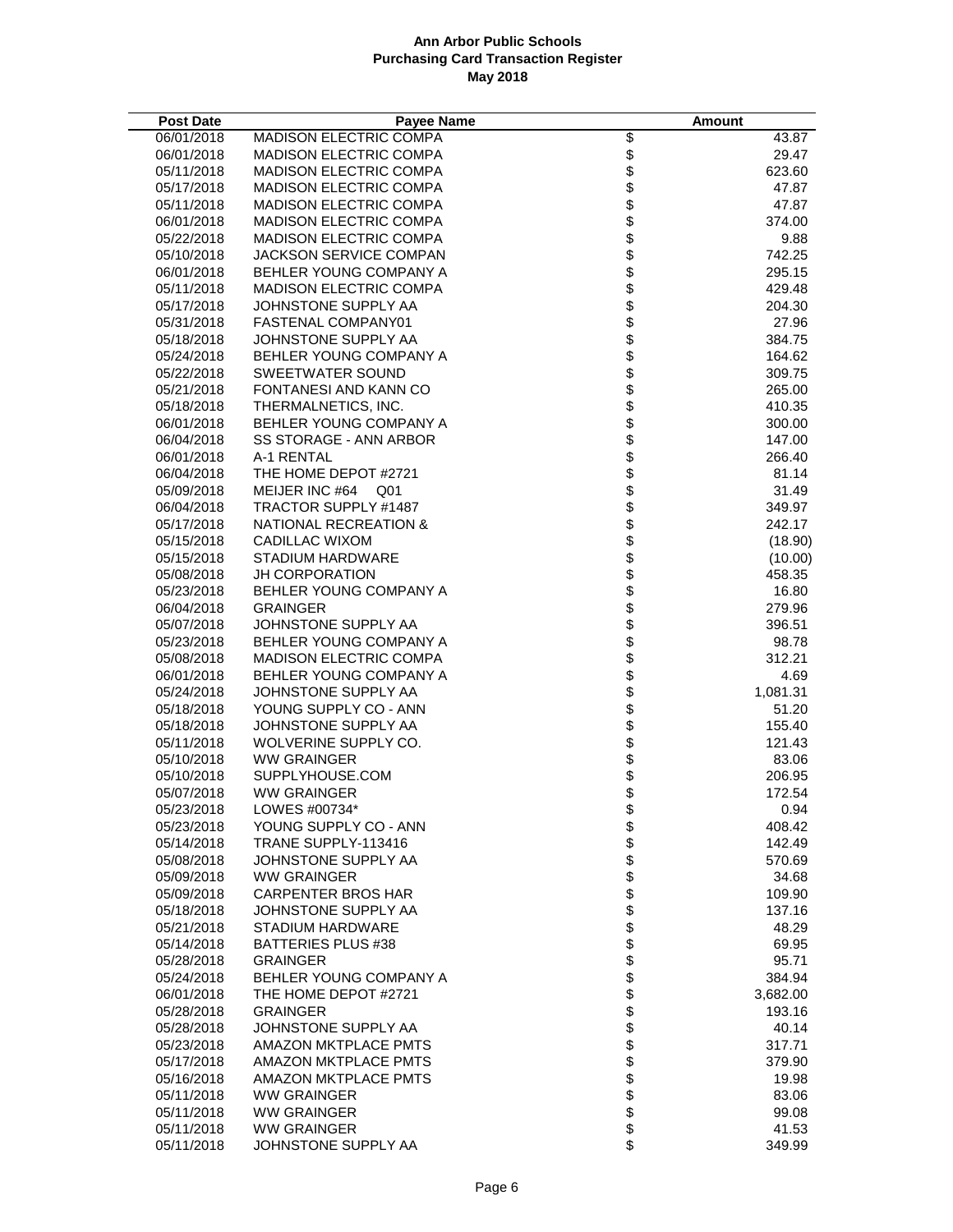| <b>Post Date</b> | <b>Payee Name</b>             |                      | Amount   |
|------------------|-------------------------------|----------------------|----------|
| 05/21/2018       | <b>GRAINGER</b>               |                      | 20.01    |
| 06/01/2018       | <b>GRAINGER</b>               |                      | 330.40   |
| 05/11/2018       | JOHNSTONE SUPPLY AA           |                      | 190.23   |
| 06/01/2018       | MARRIOTT ANN ARBOR            |                      | (3.60)   |
| 06/01/2018       | <b>MARRIOTT ANN ARBOR</b>     |                      | 1,038.24 |
| 05/11/2018       | <b>BUS MGMT DAILY</b>         |                      | 197.00   |
| 06/04/2018       | USPS PO 2502800106            |                      | 7.20     |
| 05/28/2018       | USPS PO 2502800106            |                      | 15.11    |
| 05/18/2018       | USPS PO 2502800106            |                      | 7.20     |
| 06/01/2018       | BRUEGGERS #3751               |                      | 23.38    |
| 05/16/2018       | PANERA BREAD #600874          |                      | 78.82    |
| 05/08/2018       | PANERA BREAD #600874          |                      | 72.73    |
| 05/25/2018       | APL* ITUNES.COM/BILL          |                      | 34.97    |
| 05/14/2018       | AMERICAN BAR ASSOCIATI        |                      | 341.00   |
| 05/10/2018       | THOMSON WEST*TCD              |                      | 288.86   |
| 05/08/2018       | ADOBE *ACROPRO SUBS           |                      | 15.89    |
| 06/04/2018       | DMI* DELL K-12 PTR            |                      | 95.98    |
| 05/23/2018       | <b>AMAZON MKTPLACE PMTS</b>   |                      | 259.99   |
| 06/04/2018       | AMAZON WEB SERVICES           |                      | 25.86    |
| 05/18/2018       | OFFICEMAX/OFFICEDEPT#6        |                      | 535.34   |
| 05/18/2018       | OFFICEMAX/OFFICEDEPT#6        |                      | 26.39    |
| 05/18/2018       | OFFICEMAX/OFFICEDEPT#6        |                      | 23.49    |
| 05/15/2018       | OFFICEMAX/OFFICEDEPT#6        |                      | 21.98    |
| 05/18/2018       | OFFICE DEPOT #1170            |                      | 4.99     |
| 05/11/2018       | <b>GRAND TRAV RESORT</b>      |                      | 552.00   |
| 05/11/2018       | <b>GRAND TRAV RESORT</b>      |                      | 552.00   |
| 05/17/2018       | OFFICEMAX/OFFICEDEPT#6        |                      | 11.37    |
| 05/16/2018       | OFFICEMAX/OFFICEDEPT#6        |                      | 206.31   |
| 05/31/2018       | <b>MSBO</b>                   |                      | 147.00   |
| 05/25/2018       | <b>MSBO</b>                   |                      | 147.00   |
| 05/16/2018       | OFFICEMAX/OFFICEDEPT#6        |                      | 26.84    |
| 06/04/2018       | STADIUM TROPHY INC            |                      | 477.00   |
| 05/07/2018       | POLO FIELDS A2                |                      | 190.00   |
| 05/31/2018       | THE MEADOWS GOLF PROSH        |                      | 290.00   |
| 05/18/2018       | USPS PO 2562000160            |                      | 49.40    |
| 05/23/2018       | WILDLIFE SERVICES OF M        |                      | 275.00   |
| 05/23/2018       | WILDLIFE SERVICES OF M        |                      | 190.00   |
| 05/07/2018       | <b>CENTER FOR ANTHROPOSOP</b> |                      | 845.00   |
| 05/28/2018       | SOUTHWES 5261449463697        |                      | 554.98   |
| 05/16/2018       | PAYPAL *ARIZONASTAT           |                      | 400.00   |
| 05/30/2018       | PAYPAL *SEPLA                 | \$                   | (386.55) |
| 05/31/2018       | VISTAPR*VISTAPRINT.COM        |                      | 18.97    |
| 05/23/2018       | OFFICEMAX/OFFICEDEPT#6        | \$\$\$\$\$\$\$\$\$\$ | 110.14   |
| 05/28/2018       | <b>CREATURE</b>               |                      | 672.00   |
| 05/07/2018       | MARRIOTT DETROIT DTOWN        |                      | (29.52)  |
| 06/04/2018       | DNH*GODADDY.COM               |                      | 30.34    |
| 05/22/2018       | MAILCHIMP *MONTHLY            |                      | 150.00   |
| 06/04/2018       | <b>INDEED</b>                 |                      | 26.53    |
| 05/21/2018       | <b>INDEED</b>                 |                      | 25.13    |
| 05/25/2018       | ARC - MI MADISON HGTS         |                      | 1,238.30 |
| 05/25/2018       | ARC - MI MADISON HGTS         | \$                   | 1,238.30 |
| 05/31/2018       | <b>KOLOSSOS PRINTING</b>      | \$                   | 158.89   |
| 06/04/2018       | <b>U-HAUL STATE ST CTR</b>    |                      | 1,119.55 |
| 05/24/2018       | U-HAUL STATE ST CTR           |                      | 54.55    |
| 05/24/2018       | <b>U-HAUL STATE ST CTR</b>    |                      | 103.10   |
| 05/25/2018       | PIZZA HOUSE - ANN ARBO        |                      | 70.96    |
| 06/01/2018       | LITTLE CAESARS 0007 00        |                      | 36.95    |
| 05/31/2018       | KROGER #602                   |                      | 9.48     |
| 05/30/2018       | KROGER #688                   |                      | 26.43    |
| 05/24/2018       | <b>TIPPINS MARKET</b>         | <b>8888888</b>       | 6.49     |
| 05/21/2018       | LUCKY S ANN ARBOR             | \$                   | 7.16     |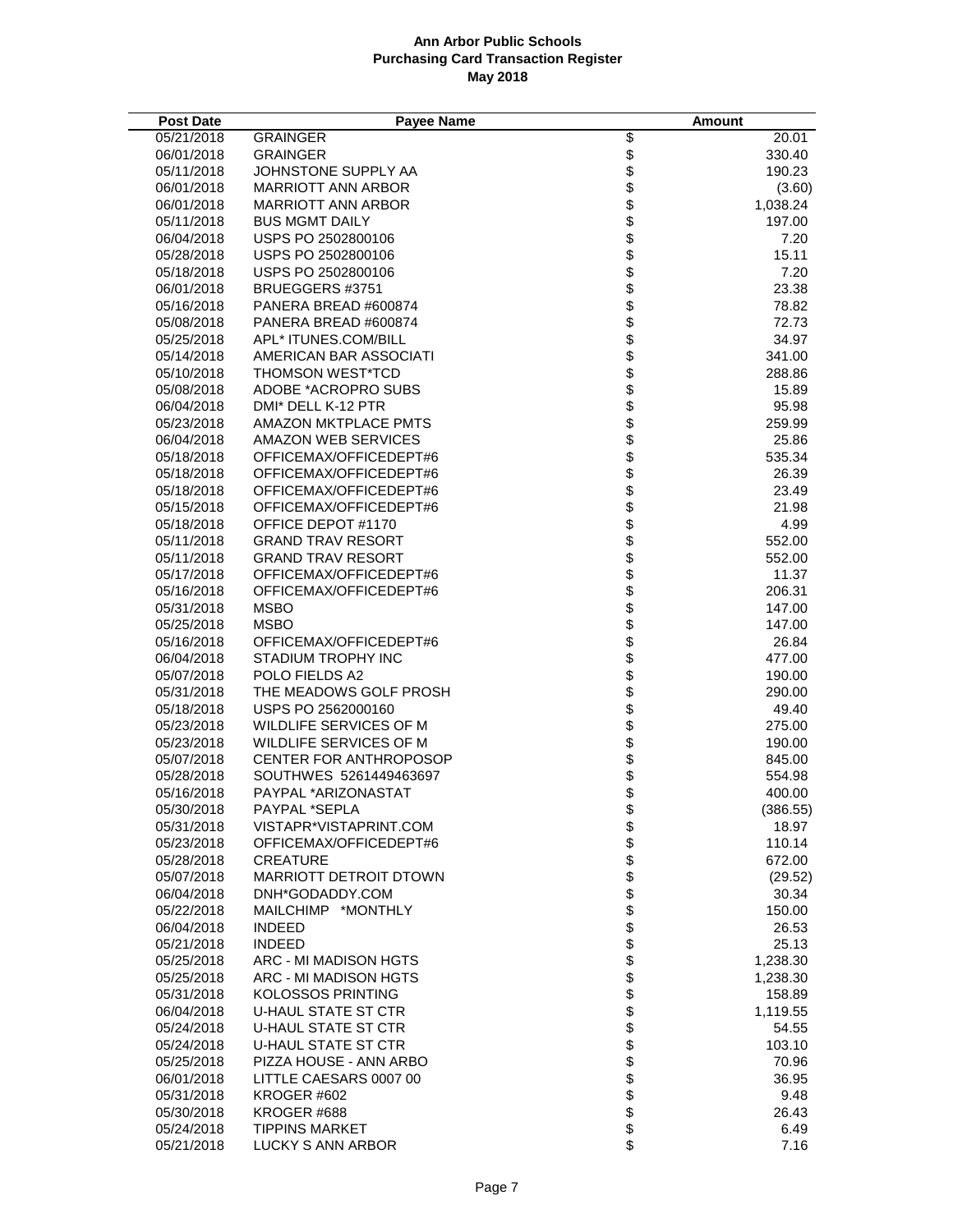| <b>Post Date</b>         | <b>Pavee Name</b>                               |                          | <b>Amount</b>      |
|--------------------------|-------------------------------------------------|--------------------------|--------------------|
| 05/21/2018               | LITTLE CAESARS 0007 00                          |                          | 178.15             |
| 05/23/2018               | OFFICEMAX/OFFICEDEPT#6                          |                          | 19.26              |
| 06/01/2018               | OFFICEMAX/OFFICEDEPT#6                          |                          | 3.91               |
| 05/16/2018               | STAPLS7197575893000001                          |                          | 28.78              |
| 05/28/2018               | STAPLS7198274112000001                          |                          | 100.74             |
| 06/01/2018               | SQU*SQ *TEAMZ, COPZ, &                          |                          | 318.88             |
| 06/04/2018               | <b>MILAN ACE HDWE</b>                           |                          | 7.99               |
| 05/23/2018               | <b>MILAN ACE HDWE</b>                           |                          | 9.99               |
| 05/14/2018               | PICKLEBALLCENTRAL                               |                          | 21.96              |
| 05/23/2018               | CITGO-STATE PETRO INC                           |                          | 10.00              |
| 05/22/2018               | CITGO-STATE PETRO INC                           |                          | 45.00              |
| 05/21/2018               | KROGER #688                                     |                          | 196.11             |
| 05/17/2018               | SHELL OIL 574417261QPS                          |                          | 50.00              |
| 05/10/2018               | SHELL OIL 574417261QPS                          |                          | 60.00              |
| 06/04/2018               | OFFICEMAX/DEPOT 6048                            |                          | 72.60              |
| 05/09/2018               | OFFICEMAX/DEPOT 6048                            |                          | 9.99               |
| 05/07/2018               | HURON PET SUPPLY INC                            |                          | 10.00              |
| 05/25/2018               | <b>ACT*USTA TOURN</b>                           |                          | 3.00               |
| 05/14/2018               | <b>ACT*USTA TOURN</b>                           |                          | 28.00              |
| 06/04/2018               | JACKSON SERVICE COMPAN                          |                          | 442.50             |
| 06/04/2018               | <b>JACKSON SERVICE COMPAN</b>                   |                          | 1,432.50           |
| 06/04/2018               | JACKSON SERVICE COMPAN                          |                          | 142.50             |
| 05/28/2018               | JACKSON SERVICE COMPAN                          |                          | 885.00             |
| 05/18/2018               | JACKSON SERVICE COMPAN                          |                          | 2,470.00           |
| 05/18/2018               | JACKSON SERVICE COMPAN                          |                          | 142.50             |
| 05/10/2018               | <b>JACKSON SERVICE COMPAN</b>                   |                          | 118.75             |
| 05/10/2018               | JACKSON SERVICE COMPAN                          |                          | 380.00             |
| 05/10/2018               | JACKSON SERVICE COMPAN                          |                          | 190.00             |
| 05/10/2018               | JACKSON SERVICE COMPAN                          |                          | 95.00              |
| 05/10/2018<br>05/25/2018 | JACKSON SERVICE COMPAN<br>ARC - MI MADISON HGTS |                          | 200.00<br>2,476.60 |
| 05/28/2018               | <b>MASTER TECH APPLIANCE</b>                    |                          | 69.00              |
| 05/28/2018               | MEIJER INC #027 Q01                             |                          | 3.99               |
| 05/24/2018               | MEIJER INC #64<br>Q01                           |                          | 992.96             |
| 05/24/2018               | MEIJER INC #027 Q01                             |                          | 493.06             |
| 05/24/2018               | Q <sub>01</sub><br>MEIJER INC #027              |                          | 33.76              |
| 05/11/2018               | MEIJER INC #64<br>Q <sub>01</sub>               |                          | 774.26             |
| 05/11/2018               | MEIJER INC #027 Q01                             |                          | 749.64             |
| 06/01/2018               | OFFICEMAX/OFFICEDEPT#6                          |                          | 47.88              |
| 05/30/2018               | OFFICEMAX/OFFICEDEPT#6                          |                          | 179.28             |
| 06/01/2018               | MARCOS PIZZA 1052                               | \$                       | 49.00              |
| 06/01/2018               | <b>AMAZON MKTPLACE PMTS</b>                     |                          | 26.58              |
| 06/01/2018               | AMAZON MKTPLACE PMTS                            |                          | 25.01              |
| 05/31/2018               | AMAZON MKTPLACE PMTS                            | \$\$\$\$\$\$\$\$\$\$\$\$ | 5.70               |
| 05/31/2018               | <b>AMAZON MKTPLACE PMTS</b>                     |                          | 7.79               |
| 05/30/2018               | <b>DOLLAR TREE</b>                              |                          | 203.00             |
| 05/28/2018               | MEIJER INC #027<br>Q01                          |                          | 34.99              |
| 05/24/2018               | <b>S&amp;S WORLDWIDE-ONLINE</b>                 |                          | 45.59              |
| 05/24/2018               | OTC BRANDS. INC.                                |                          | 27.83              |
| 05/24/2018               | MEIJER INC #64<br>Q01                           |                          | 315.35             |
| 05/24/2018               | MEIJER INC #027<br>Q <sub>01</sub>              |                          | 314.11             |
| 05/11/2018               | MEIJER INC #64<br>Q <sub>01</sub>               | <b>8888888888</b>        | 404.49             |
| 05/11/2018               | MEIJER INC #027 Q01                             |                          | 378.56             |
| 05/11/2018               | <b>S&amp;S WORLDWIDE-ONLINE</b>                 |                          | 115.17             |
| 05/07/2018               | NICOLA'S BOOKS                                  |                          | 13.60              |
| 05/07/2018               | OTC BRANDS, INC.                                |                          | 337.94             |
| 05/07/2018               | OTC BRANDS, INC.                                |                          | 136.65             |
| 05/07/2018               | <b>S&amp;S WORLDWIDE-ONLINE</b>                 |                          | 505.51             |
| 05/07/2018               | <b>RAVE 1097</b>                                |                          | 180.00             |
| 05/07/2018               | BRIARWOOD MALL 5240                             |                          | 449.25             |
| 05/08/2018               | STEMIE INVENTION CONV.                          |                          | 300.00             |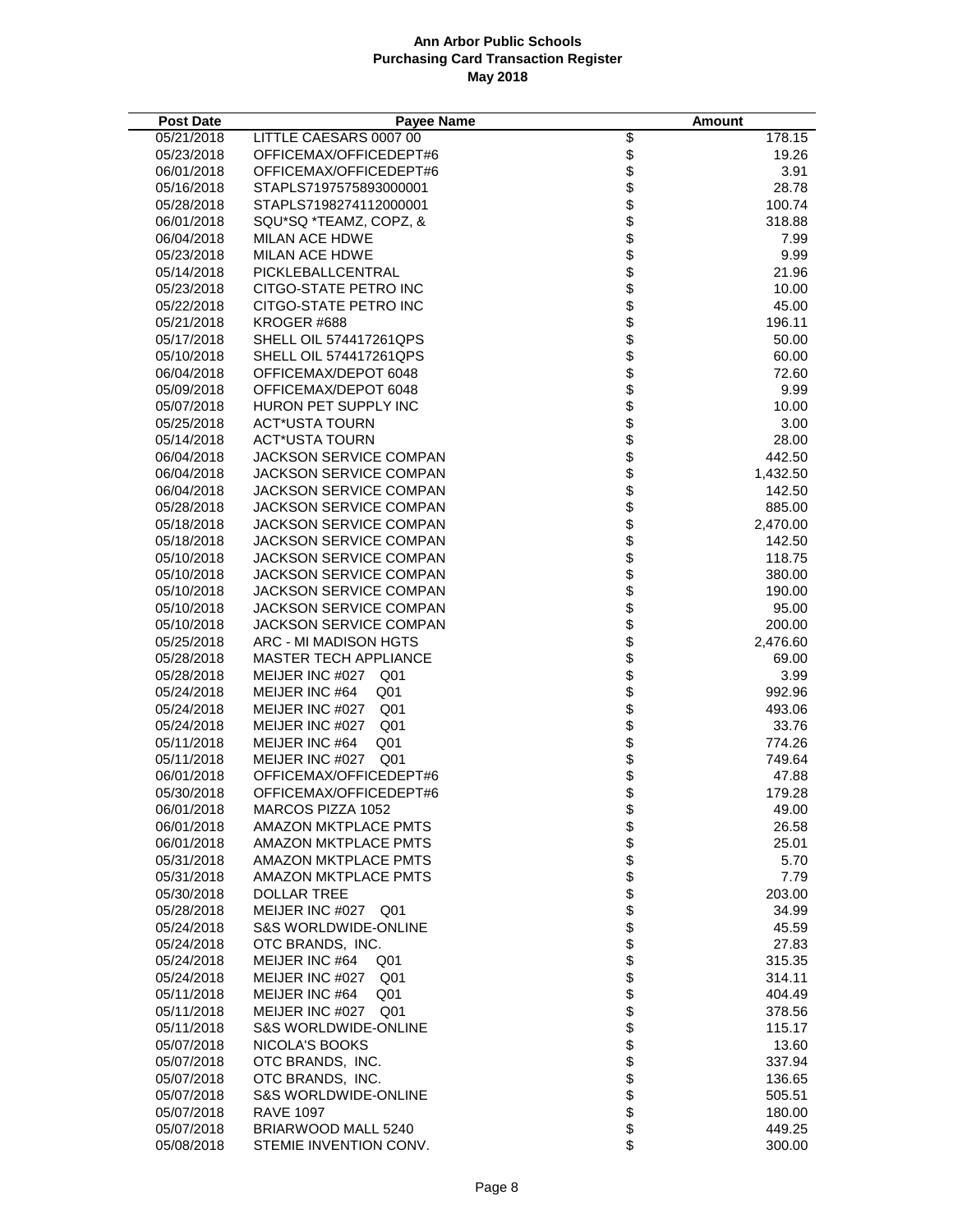| <b>Post Date</b>         | <b>Payee Name</b>                                  |                       | Amount          |
|--------------------------|----------------------------------------------------|-----------------------|-----------------|
| 05/08/2018               | DELTA<br>0062702982015                             |                       | 1,700.00        |
| 06/04/2018               | USPS PO 2502810107                                 |                       | 50.00           |
| 05/18/2018               | <b>PATRON *MISCIENCECTR</b>                        |                       | 200.00          |
| 05/09/2018               | AMTRAK .CO1270652589993                            |                       | 91.00           |
| 05/30/2018               | KROGER #688                                        |                       | 3.90            |
| 05/24/2018               | PLUM MARKET - ANN                                  |                       | 60.00           |
| 05/23/2018               | KROGER #688                                        |                       | 10.27           |
| 05/23/2018               | KROGER #688                                        |                       | 12.38           |
| 05/10/2018               | <b>BUSCH'S #1035</b>                               |                       | 32.24           |
| 05/09/2018               | <b>BUSCH'S #1035</b>                               |                       | 5.45            |
| 05/14/2018               | DOMINO'S 1102                                      |                       | 99.60           |
| 05/10/2018               | PANERA BREAD #601366                               |                       | 236.92          |
| 05/28/2018               | <b>WASHTENAW DAIRY</b>                             |                       | 175.00          |
| 05/18/2018               | SQU*SQ *ROOSROAST COFF                             |                       | 55.12           |
| 05/10/2018               | DIBELLA'S #104<br>Q <sub>25</sub>                  |                       | 303.98          |
| 06/01/2018               | KROGER #688                                        |                       | 22.78           |
| 05/31/2018               | COTTAGE INN PIZZA - AN                             |                       | 154.62          |
| 05/07/2018               | LEVELUP*POTBELLY213779                             |                       | 40.48           |
| 05/14/2018               | PANERA BREAD #600874                               |                       | 168.26          |
| 06/04/2018               | MARCOS PIZZA-1056                                  |                       | 31.84           |
| 05/11/2018               | TK WU FINE CHINESE RES                             |                       | 710.00          |
| 05/07/2018               | JIMMY JOHNS # 90012 E                              |                       | 40.14           |
| 05/23/2018               | <b>TOARMINAS PIZZA &amp; BURR</b>                  |                       | (3.79)          |
| 05/07/2018               | PAYPAL *REVEL ROLL                                 |                       | 365.00          |
| 06/04/2018               | PANERA BREAD #600878                               |                       | 11.63           |
| 06/01/2018               | PANERA BREAD #600874                               |                       | 4.97            |
| 05/31/2018               | PANERA BREAD #600878                               |                       | 82.17           |
| 05/23/2018               | SAMSCLUB #6667                                     |                       | 12.44           |
| 05/18/2018               | KROGER #605                                        |                       | 11.02           |
| 05/07/2018               | SAMSCLUB.COM                                       |                       | 132.94          |
| 05/21/2018               | <b>HELLO FAZ PIZZA</b>                             |                       | 57.00           |
| 05/15/2018               | <b>BRUEGGERS CATERING #37</b>                      |                       | (4.08)          |
| 05/16/2018               | ARBOR SPRINGS WATER CO                             |                       | 45.50           |
| 05/14/2018               | SQU*SQ *SATCHEL'S BBQ                              |                       | 310.59          |
| 05/10/2018               | LITTLE CAESARS 0007 00                             |                       | 65.09           |
| 05/24/2018<br>05/24/2018 | <b>HUNGRY HOWIES 577</b><br>NUWAVE FISH AND CHICKE |                       | 44.99<br>135.73 |
| 05/18/2018               | HUNGRY HOWIES 577                                  |                       | 92.43           |
| 05/11/2018               | GFS STORE #0868                                    |                       | 141.78          |
| 05/10/2018               | <b>HUNGRY HOWIES 577</b>                           |                       | 42.93           |
| 05/10/2018               | KROGER #365                                        | \$                    | 5.00            |
| 05/09/2018               | ARBOR SPRINGS WATER CO                             |                       | 65.00           |
| 05/14/2018               | DOMINO'S 1100                                      |                       | 75.89           |
| 05/11/2018               | <b>HUNGRY HOWIES 577</b>                           |                       | 79.69           |
| 05/23/2018               | AHMOS - DEXTER INC                                 |                       | 77.21           |
| 05/23/2018               | COTTAGE INN PIZZA - AN                             |                       | 129.00          |
| 05/23/2018               | MEIJER INC #173 Q01                                |                       | 29.96           |
| 05/08/2018               | OFFICEMAX/OFFICEDEPT#6                             |                       | 37.42           |
| 05/07/2018               | GFS STORE #1973                                    |                       | 62.23           |
| 05/21/2018               | GFS STORE #1973                                    |                       | 12.40           |
| 05/08/2018               | THINK SOCIAL PUBLISHIN                             |                       | (24.00)         |
| 05/17/2018               | <b>AMAZON MKTPLACE PMTS</b>                        | 888898888888888888888 | (17.28)         |
| 05/15/2018               | AMAZON MKTPLACE PMTS                               |                       | 365.96          |
| 05/14/2018               | AMAZON MKTPLACE PMTS                               |                       | 29.94           |
| 05/16/2018               | OFFICEMAX/OFFICEDEPT#6                             |                       | 58.47           |
| 05/09/2018               | <b>AMAZON MKTPLACE PMTS</b>                        |                       | 27.42           |
| 05/11/2018               | AMAZON MKTPLACE PMTS                               |                       | 97.06           |
| 05/08/2018               | AMAZON MKTPLACE PMTS                               |                       | 20.43           |
| 05/14/2018               | AMAZON.COM                                         |                       | 69.07           |
| 05/07/2018               | AMAZON.COM                                         |                       | 407.41          |
| 05/23/2018               | KROGER #365                                        |                       | 48.30           |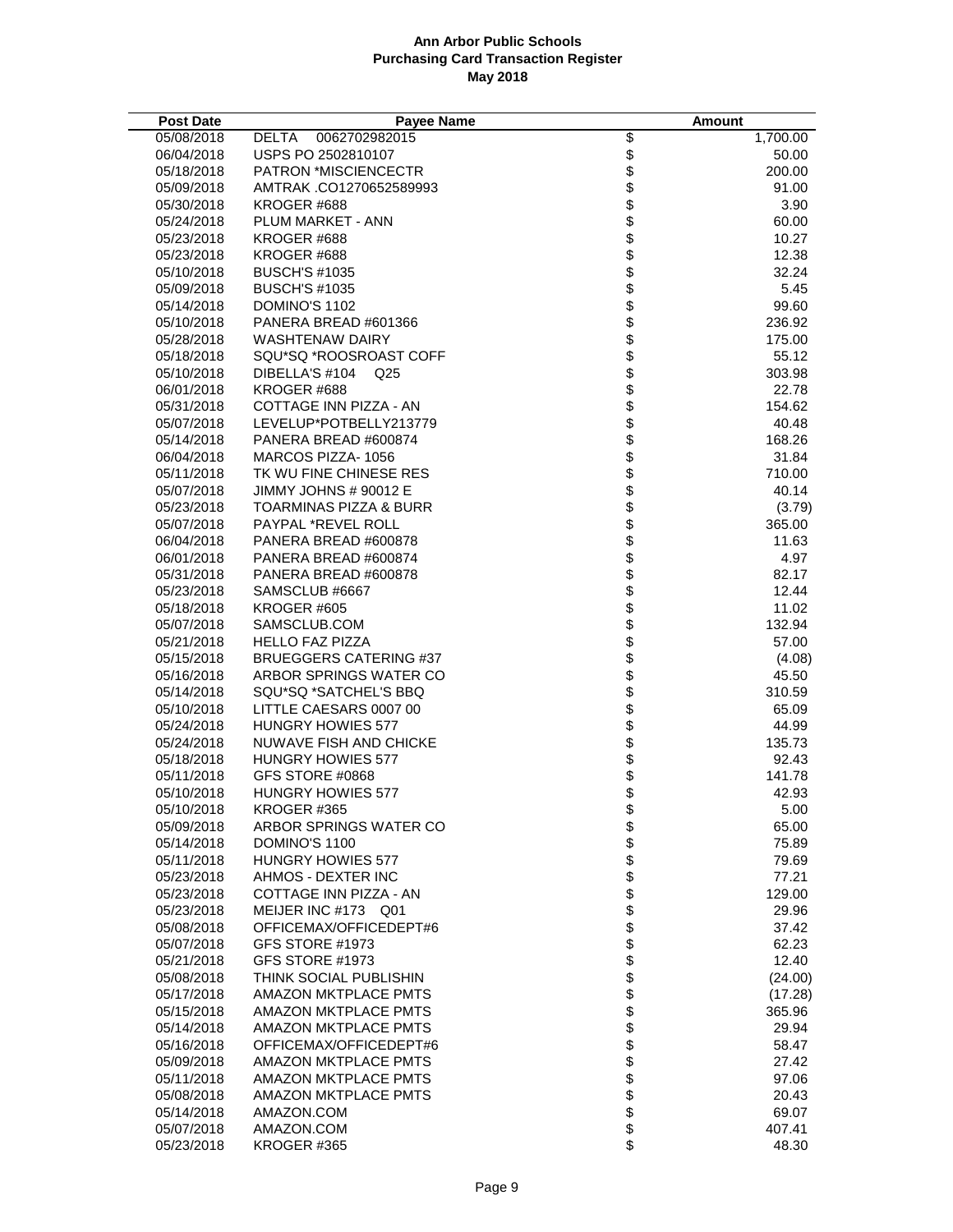| <b>Post Date</b>         | <b>Payee Name</b>                               |                                                                          | Amount         |
|--------------------------|-------------------------------------------------|--------------------------------------------------------------------------|----------------|
| 05/22/2018               | TARGET<br>00012856                              |                                                                          | 41.37          |
| 05/11/2018               | <b>AMAZON MKTPLACE PMTS</b>                     |                                                                          | 80.76          |
| 05/11/2018               | AMAZON MKTPLACE PMTS                            |                                                                          | 17.97          |
| 05/09/2018               | UNDERGROUND PRINTING                            |                                                                          | 331.06         |
| 05/14/2018               | WHOLESALE COLOR POWDER                          | \$\$\$\$\$\$\$\$\$\$\$\$                                                 | 255.95         |
| 05/31/2018               | ARBOR SPRINGS WATER CO                          |                                                                          | 45.00          |
| 05/29/2018               | THE HOME DEPOT #2721                            |                                                                          | 20.91          |
| 05/29/2018               | OFFICEMAX/DEPOT 6401                            |                                                                          | 3.06           |
| 05/25/2018               | ARBOR SPRINGS WATER CO                          |                                                                          | 62.50          |
| 06/04/2018               | <b>DOLLARTREE</b>                               |                                                                          | 15.00          |
| 06/01/2018               | AMAZON.COM                                      |                                                                          | 92.13          |
| 05/24/2018               | KROGER #688                                     |                                                                          | 12.00          |
| 05/25/2018               | SP * SANKOFA EDITION                            |                                                                          | 95.74          |
| 05/31/2018               | <b>EDVOTEK INC</b>                              |                                                                          | 126.50         |
| 05/28/2018               | CARSTICKERS.COM                                 |                                                                          | 203.00         |
| 06/04/2018               | <b>GREEN PAPER PRODUCTS</b>                     |                                                                          | 63.07          |
| 06/04/2018               | THINGS REMEMBERED 0206                          |                                                                          | 126.00         |
| 05/08/2018               | <b>BLAKE TRANSIT CENTER</b>                     |                                                                          | 45.00          |
| 05/24/2018               | <b>AMAZON MKTPLACE PMTS</b>                     |                                                                          | 22.15          |
| 05/15/2018               | <b>GAYLORD TEXAN FRONT DE</b>                   |                                                                          | 1,491.60       |
| 05/15/2018               | GAYLORD TEXAN FRONT DE                          |                                                                          | 1,491.60       |
| 05/15/2018               | GAYLORD TEXAN FRONT DE                          |                                                                          | 1,491.60       |
| 05/15/2018               | <b>GAYLORD TEXAN FRONT DE</b>                   |                                                                          | 1,491.60       |
| 05/15/2018               | <b>GAYLORD TEXAN FRONT DE</b>                   |                                                                          | 1,491.60       |
| 05/25/2018               | <b>BAUDVILLE INC.</b>                           |                                                                          | 292.49         |
| 05/08/2018               | <b>BAUDVILLE INC.</b>                           |                                                                          | 60.99          |
| 05/08/2018               | LITTLE CAESARS 0007 00                          |                                                                          | 76.55          |
| 05/25/2018               | INT*IN *CUSTOM RESOURC                          |                                                                          | 51.00          |
| 05/25/2018               | SQUARE *SQ *DECA INC.                           | \$\$\$\$\$\$\$\$\$\$\$\$\$\$\$\$\$\$\$\$\$\$\$\$\$\$\$\$\$\$\$\$\$\$\$\$ | 52.53          |
| 05/17/2018               | PAYPAL *GOLDENIMAGE                             |                                                                          | 800.00         |
| 05/10/2018               | <b>HUNGRY HOWIES 577</b>                        |                                                                          | 78.80          |
| 05/18/2018               | NETBRANDS MEDIA CORP.                           |                                                                          | 215.00         |
| 05/21/2018               | <b>NASSP PRODUCT &amp; SERVI</b>                |                                                                          | 413.00         |
| 06/01/2018               | <b>NASSP PRODUCT &amp; SERVI</b>                |                                                                          | 3,337.50       |
| 05/17/2018<br>05/17/2018 | RPS ANN ARBOR-METERQ02                          |                                                                          | 50.00          |
| 05/18/2018               | <b>BLAKE TRANSIT CENTER</b><br>PAYPAL *PLAYBILL |                                                                          | 75.00<br>67.50 |
| 05/15/2018               | PAYPAL *VISTAPRINT                              |                                                                          | 42.59          |
| 05/25/2018               | <b>BAUDVILLE INC.</b>                           |                                                                          | 175.67         |
| 05/28/2018               | PANERA BREAD #601105                            |                                                                          | 79.33          |
| 05/10/2018               | NETBRANDS MEDIA CORP.                           | \$                                                                       | 305.00         |
| 05/25/2018               | <b>WPY*VILLAGE SERVICE I</b>                    |                                                                          | 50.00          |
| 05/25/2018               | WPY*GOFUNDME                                    |                                                                          | 5.00           |
| 05/24/2018               | FOTOFOTO, LLC                                   |                                                                          | 316.80         |
| 05/07/2018               | TLF*NORTONS FLOWERS AN                          |                                                                          | 42.05          |
| 05/24/2018               | JIMMY JOHNS # 90016 M                           |                                                                          | 102.38         |
| 05/18/2018               | CVS/PHARMACY#08088                              |                                                                          | 43.36          |
| 05/17/2018               | <b>AMAZON MKTPLACE PMTS</b>                     |                                                                          | 12.99          |
| 05/17/2018               | <b>CARPENTER BROS HAR</b>                       |                                                                          | 12.16          |
| 05/17/2018               | OFFICEMAX/OFFICEDEPT#6                          |                                                                          | 9.82           |
| 05/16/2018               | SHEETMUSICPLUS.COM                              |                                                                          | 66.00          |
| 05/31/2018               | NICOLA'S BOOKS                                  |                                                                          | 606.31         |
| 05/15/2018               | AMAZON MKTPLACE PMTS                            | 8888988888888888888888                                                   | 181.61         |
| 05/14/2018               | AMAZON MKTPLACE PMTS                            |                                                                          | 207.37         |
| 05/14/2018               | <b>AMAZON MKTPLACE PMTS</b>                     |                                                                          | 60.23          |
| 05/14/2018               | <b>AMAZON MKTPLACE PMTS</b>                     |                                                                          | 242.84         |
| 05/14/2018               | AMAZON.COM                                      |                                                                          | 4.27           |
| 05/14/2018               | AMAZON.COM                                      |                                                                          | 309.28         |
| 05/14/2018               | AMAZON MKTPLACE PMTS                            |                                                                          | 75.00          |
| 05/10/2018               | <b>AMAZON MKTPLACE PMTS</b>                     |                                                                          | 60.94          |
| 05/09/2018               | <b>AMAZON MKTPLACE PMTS</b>                     |                                                                          | 20.22          |